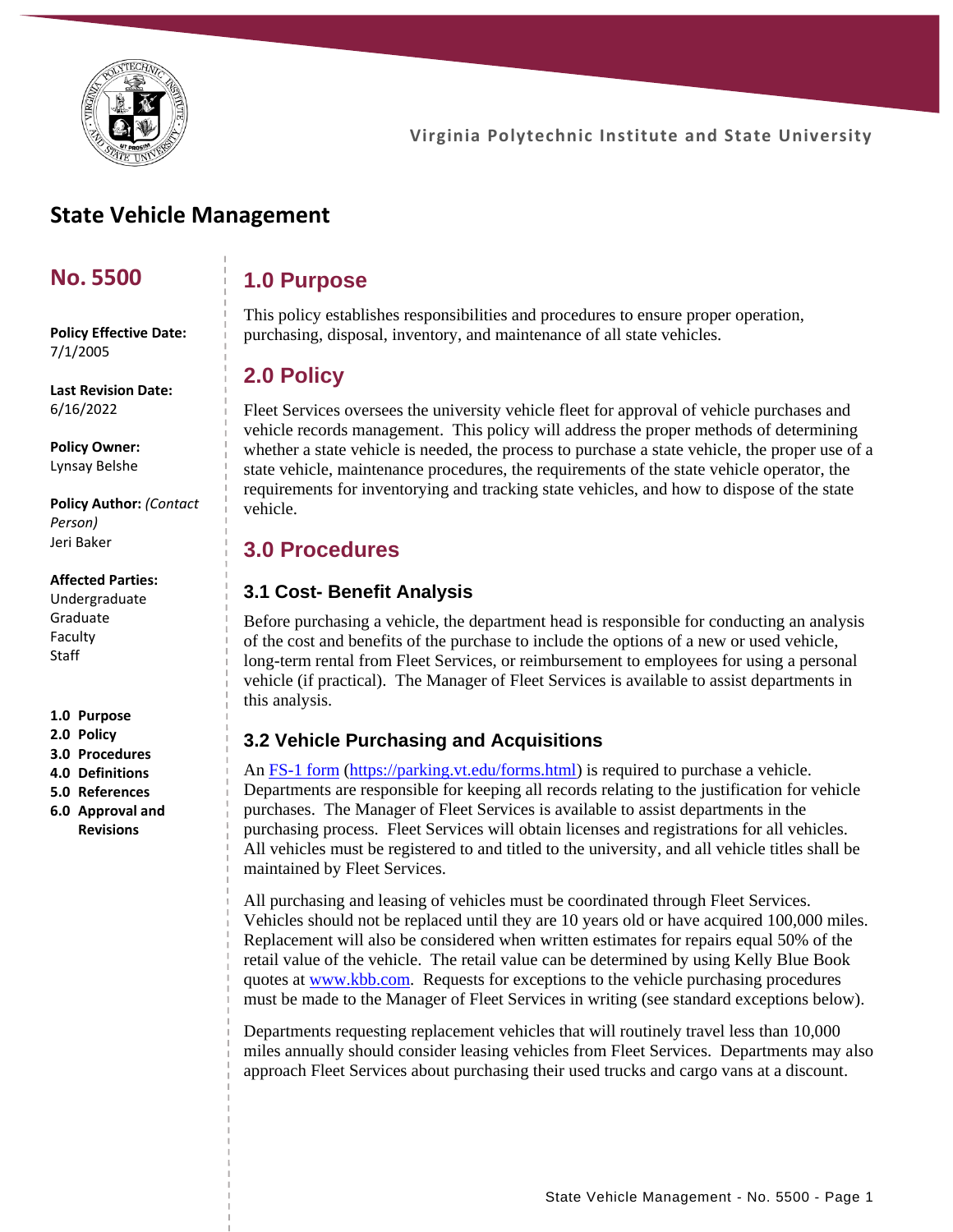

Standard exceptions to the requirements are:

- a. Ambulances may be replaced at 50,000 miles or 10 years due to extreme operating conditions and safety issues.
- b. Police patrol vehicles may be replaced at 80,000 miles or 10 years due to maintenance expenses, safety considerations, and resale value.

If the vehicle is being purchased to replace an existing vehicle, the existing vehicle must be disposed of in accordance with Section 3.6 and the surplus property procedures included in university [Policy 3955,](https://policies.vt.edu/assets/3955.pdf)  [Management of Surplus Property.](https://policies.vt.edu/assets/3955.pdf)

Departments are responsible for notifying Fleet Services and the Fixed Assets and Equipment Inventory Services section of the Controller's Office of any vehicle acquired through any and all acquisition methods (even when payment is not required) including, but not limited to, vehicles acquired by donations, vehicles acquired through state or federal surplus or excess property procedures, or vehicles acquired under sponsored projects or similar contractual processes.

### **3.3 Authorized Vehicle Operators**

All Virginia Tech employees and students who operate a state vehicle must possess a valid driver's license. Vehicle operators are required to notify their department head immediately of any adverse change to the status of their driver's license (e.g. revocation, suspension, restriction) and cease operating state vehicles until the matter is resolved.

In accordance with university [Policy 4061: Drug, Alcohol and Medical Testing Guidelines for Commercial Driver's](https://policies.vt.edu/assets/4061.pdf)  [License Holders and Other Identified Positions,](https://policies.vt.edu/assets/4061.pdf) individuals using a Commercial Driver's License (CDL) in conjunction with operating a state vehicle will need to provide a valid DOT medical certification to their supervisor, will be subject to certain drug and alcohol testing, and must complete the proper FS-2CDL form [\(https://parking.vt.edu/forms.html](https://parking.vt.edu/forms.html) ).

Department heads are responsible for ensuring all faculty, staff, and students who operate state vehicles have read and signed an FS-2 form (Proper Use of State Vehicles) or an FS-2CDL form (Proper Use of State Vehicles – Users with a Commercial Driver's License), both available at [https://parking.vt.edu/forms.html,](https://parking.vt.edu/forms.html) which indicates their acknowledgement of possessing a valid driver's license and the proper use of state vehicles. This form should be maintained in the department's files. The FS-2 or FS-2CDL form is, at a minimum, a one-time requirement that must be kept on file while the individual is in the department and may operate a state vehicle, including Fleet Services vehicles.

### **3.4 Appropriate Vehicle Use and Abuse Prevention**

Below is a summary of appropriate uses:

- State vehicles are to be used for official university business only.
- Using a state vehicle for commuting between an employee's home and office is prohibited unless a specific exemption is granted by the Vice President for Enterprise Administrative and Business Services for those employees required to respond to job-related emergencies and commuting is the only cost-effective or practical alternative.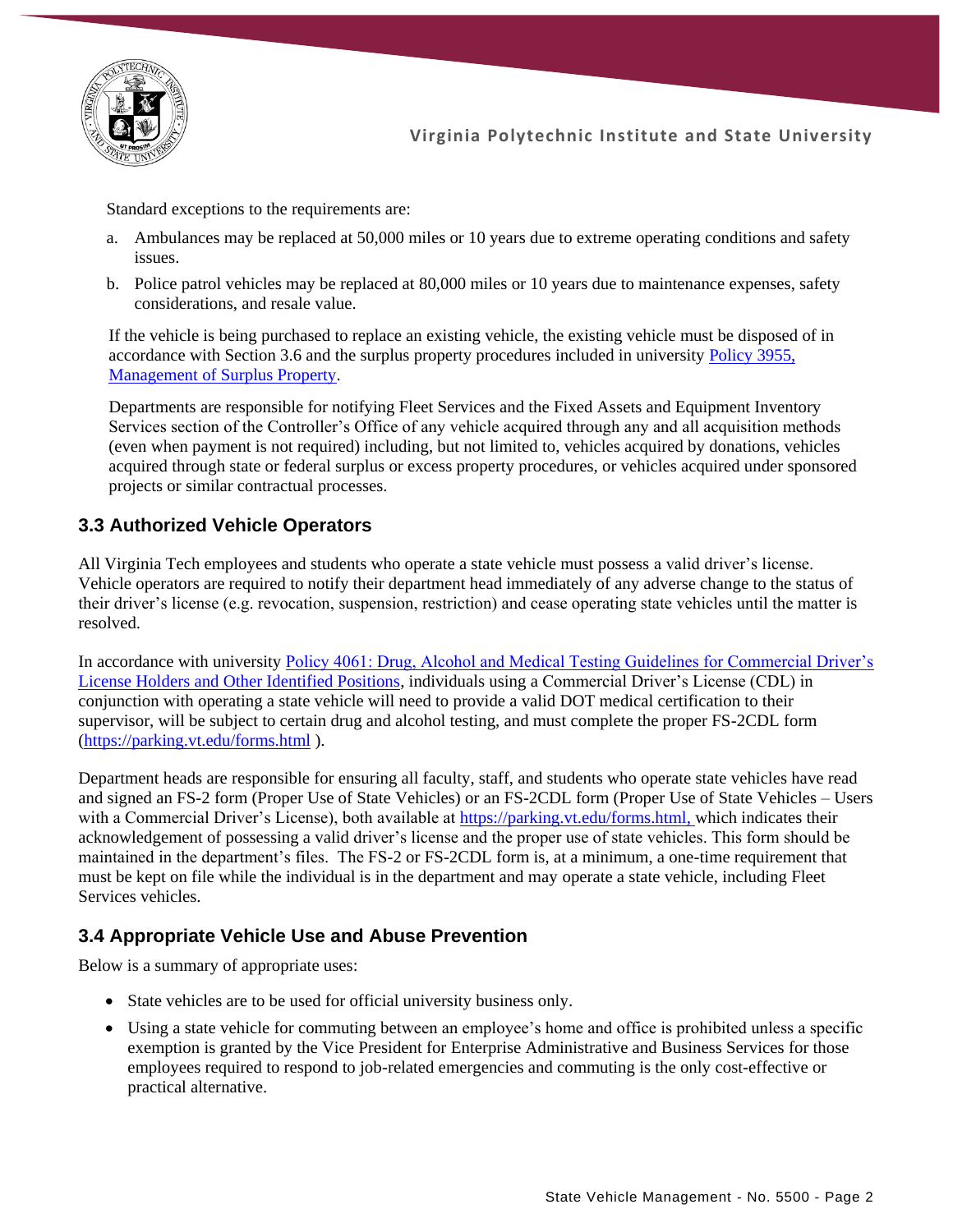

- Taking state vehicles home is prohibited. However, if an individual is using a Fleet Services daily rental vehicle and is leaving on a trip before Fleet Services opens or is returning after normal business hours, then taking state vehicles home is allowed. Daily rentals can be returned to Fleet Services using the after-hours key drop located across from the fuel pumps.
- Using a state vehicle for transportation for personal business or pleasure is prohibited.
- Individuals driving state vehicles are authorized to use such vehicles to obtain meals and other necessities for travel when traveling on official university business.
- Only individuals on official university business are allowed to ride in state vehicles. Individuals not employed by the state may accompany state employees operating state vehicles when they are needed to support the purpose of the trip (i.e. official university business). Non-state employees on university business could include students, volunteers, vendors, spouses, or official university visitors.
- State employees need to use a non-state vehicle when joined by a non-state employee who is not involved with university business**.** The reimbursement rate for mileage may differ based upon the availability of a state vehicle. Mileage reimbursement and other automobile related travel procedures are located on the Controller's Office website at<https://controller.vt.edu/resources/travel.html> . If there are questions or concerns about the presence of the non-state employees in the state vehicle, contact the Manager of Fleet Services.
- Operators must observe all traffic laws applying to the area in which the vehicle is being operated.
- Smoking in a state vehicle is prohibited.
- Accidents or damage to state vehicles shall be reported as required under the Risk Management procedures at [http://risk.controller.vt.edu/vi/vehicles.html.](http://risk.controller.vt.edu/vi/vehicles.html)
- Cell phones, blackberries, smartphones, or other electronic devices must be operated via a hands-free device. Any other use such as text messaging or emailing is prohibited while the vehicle is in drive and/or in motion. Use of two-way radios and related mission-essential equipment for emergency response vehicles will be governed by departmental operating procedures.

Request for exceptions to the rules regarding appropriate use of state vehicles must be made in writing from the department head to the Manager of Fleet Services including a justification. Abuse of state vehicles should be reported to the Manager of Fleet Services or Internal Audit. Information should include license number, date, time and location of the offense.

### **3.5 Vehicle Maintenance**

Department heads are responsible for ensuring all state vehicles that are owned or leased by their department are maintained on a routine basis. At a minimum, this preventative maintenance (PM) program should comply with the manufacturer's guidelines found in the vehicle owner's manual and annual state inspection requirements. State vehicles can be serviced by internal resources (if they exist) or by private maintenance facilities at the discretion of the department. A vehicle maintenance log must be kept on all state vehicles by the department unless the state vehicle is maintained by Fleet Services. The log should include, at a minimum, the following information: date of service, vehicle odometer reading at time of service, description of service, company providing the service, the cost of the service, and any other relevant information to fully document the maintenance service provided.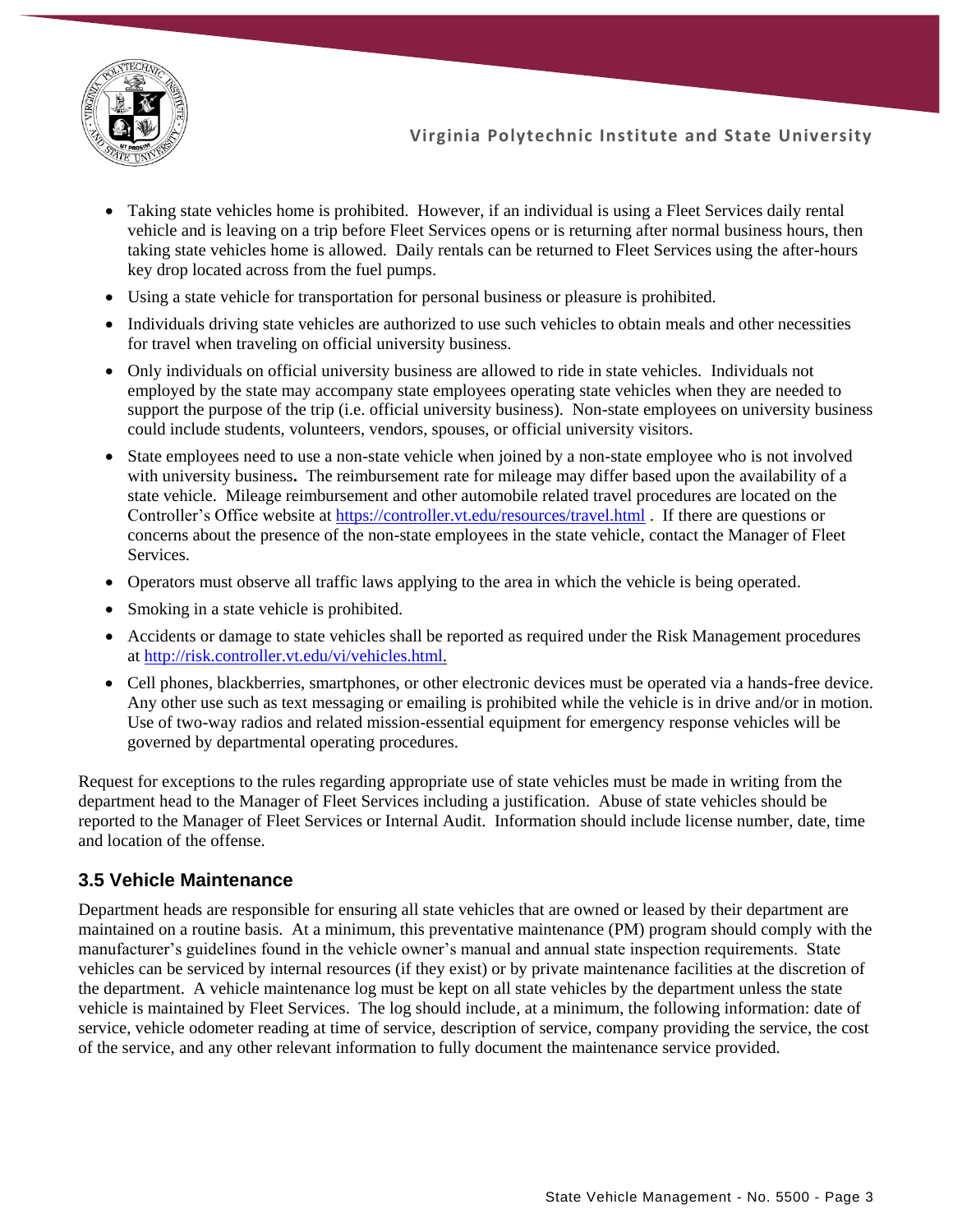

All fuel and maintenance purchased must be reported by May  $31<sup>st</sup>$  of each year. The current odometer reading must also be reported by May 31<sup>st</sup> of each year. This information can be entered at [Fleetcommander services](https://forms.gle/LnWsNhSKcsfynShc6) - each vehicle must be entered by license number. For assistance, call Fleet Services at (540) 231-6141.

### **3.6 Minimum Annual Mileage and Vehicle Disposal**

Departments must demonstrate a need for their state vehicles by achieving a minimum number of miles annually or risk having to dispose of the vehicle.

Minimum Mileage Requirement:

- a. Passenger vehicles need to travel a minimum of 10,000 miles annually.
- b. Non-passenger vehicles need to travel a minimum of 1,000 miles annually.

The Fleet Manager or designee will verify mileage reports annually to determine compliance with this policy. Departments not hitting the minimum required miles will be contacted and a justification will be required. Departments can request an exception to this requirement by providing a written justification to the Manager of Fleet Services explaining the lower annual miles. Departments not meeting the minimum required miles without an approved exception must forfeit the vehicle and it must be disposed of in accordance with the surplus property procedures or via transfer as described in Section 3.7 below.

- i. Departments with passenger vehicles traveling between 8,000-9,999 annually will be granted an additional year to justify the need for the vehicle.
- ii. Departments with passenger vehicles traveling less than 8,000 miles will need to dispose of the vehicle or have an approved justification in order to keep vehicle.

Surplus forms and instructions can be found on the Procurement web page at [Surplus Property | Procurement |](https://www.procurement.vt.edu/surplusproperty.html)  [Virginia Tech \(vt.edu\).](https://www.procurement.vt.edu/surplusproperty.html) For more information see university [Policy 3955, Management of Surplus Property.](https://policies.vt.edu/assets/3955.pdf)

Surplus property procedures must also be followed for the disposal of any state vehicle due to any other reason including, but not limited to, a replacement vehicle has been purchased or because costs of repairing or maintaining a vehicle exceed the benefit (more than fifty percent of the retail value of the vehicle) of such repairs or maintenance.

### **3.7 Vehicle Transfer**

If a department transfers a state vehicle to another department, an Inventory Update for Fixed Assets Accounting form [Fixed Assets | Controller | Virginia Tech \(vt.edu\)](https://www.controller.vt.edu/resources/fixedassets.html) must be filled out and sent to the Controller's Office. A copy of the form must also be sent to Fleet Services. The form needs to include the department's Banner fund number. This number will be used to charge fuel and maintenance to the receiving department. More information related to the transfer of vehicles and other equipment can be found in university Policies [3950, Fixed Asset](https://policies.vt.edu/assets/3950.pdf)  [Accounting](https://policies.vt.edu/assets/3950.pdf) and [3951, Transfer of Equipment Between Domestic Institutions.](https://policies.vt.edu/assets/3951.pdf)

### **3.8 Vehicle Inventory and Assignment**

All state vehicles should be recorded and tracked in a separate system maintained by Fleet Services. Such system should include, at a minimum, the department or individual assigned to each vehicle and the specific identification information (make, model, vehicle identification number, license plate number, etc.) necessary to uniquely identify each vehicle. Departments with state vehicles are responsible for notifying Fleet Services of any changes in assignment of vehicles. As required by university [Policy 3950, Fixed Asset Accounting,](https://policies.vt.edu/assets/3950.pdf) Fleet Services is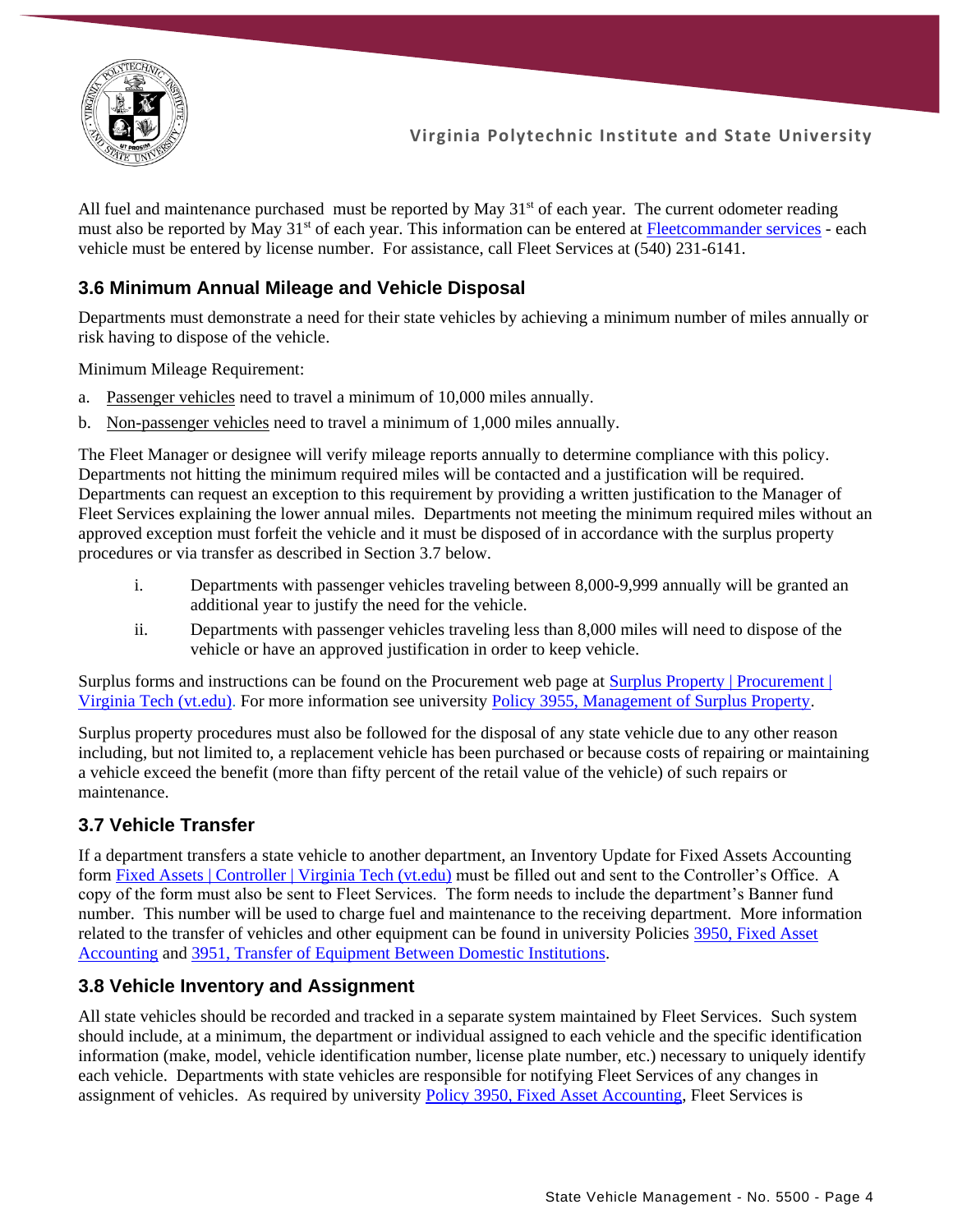

responsible for reconciling their separate system to the university's fixed assets system annually. In addition, Fleet Services and all other departments with state vehicles are responsible for tracking and accounting for such vehicles and assisting the Fixed Assets and Equipment Inventory Services section of the Controller's Office with periodic inventories of such vehicles.

Fleet Services should ensure that all vehicle disposals are properly recorded in the Department of Motor Vehicles EZFLEET system, and that Fleet Services will work with the DMV to develop procedures to enable an annual reconciliation to the EZFLEET system.

# **4.0 Definitions**

A state vehicle is any vehicle owned by Virginia Tech. All such vehicles must be registered and titled to Virginia Tech and should have the appropriate state license plate indicating such vehicle is owned by a state agency of the Commonwealth of Virginia.

# **5.0 References**

- Virginia Department of General Services / Office of Fleet Management Services, Policies and Procedures Manual <https://dgs.virginia.gov/globalassets/business-units/fleet/documents/policies-for-ofms-2017.pdf>
- University Policy 3955, Management of Surplus Property <http://www.policies.vt.edu/3955.pdf>
- University Policy 3950, Fixed Asset Accounting <http://www.policies.vt.edu/3950.pdf>
- University Policy 3951, Transfer of Equipment between Domestic Institutions <http://www.policies.vt.edu/3951.pdf>

University Policy 4061, Drug, Alcohol and Medical Testing Guidelines for Commercial Driver's License Holders and Other Identified Positions

<http://www.policies.vt.edu/4061.pdf>

# **6.0 Approval and Revisions**

Approved July 1, 2005, by Vice President for Business Affairs, Kurt J. Krause.

- Revision 1 April 1, 2008: Updates to position titles and/or responsibilities due to university reorganization.
- Revision 2

Updates to paragraph 3.4 regarding a new annual report requirement and to paragraph 3.5 clarifying type of driver's license.

Approved December 13, 2010 by Vice President for Administrative Services, Sherwood G. Wilson.